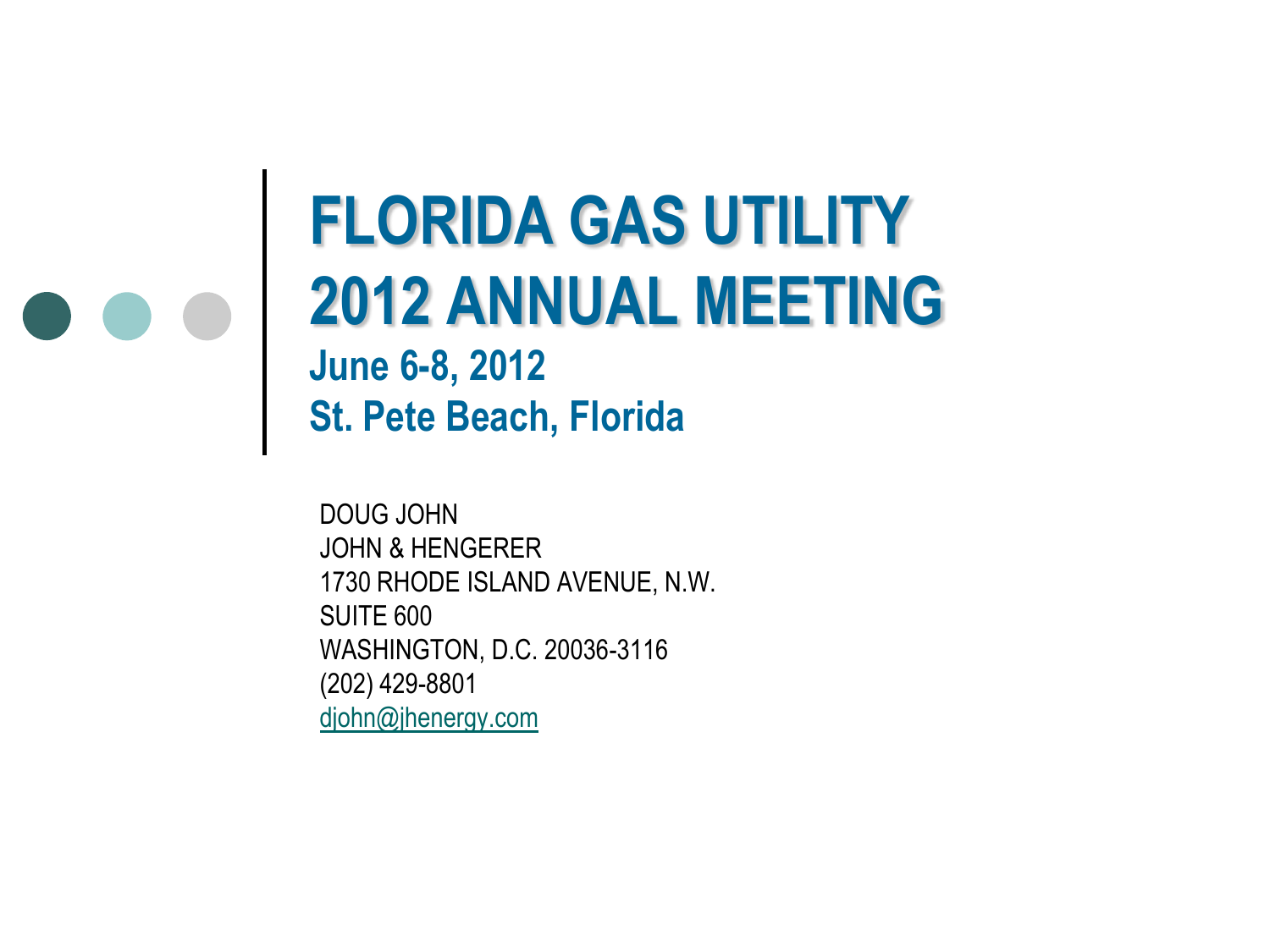# **FGT UPDATE**

#### **NGA Section 4 Rate Case**

- FGT must file its next rate case by November 1, 2014
- **Skirmish over FGT's Summer 2011 Fuel/Loss Under-recoveries**
- **Pascagoula Expansion Project (Docket No. CP09-456-000)**
	- Placed into service in September 2011
	- Interconnects Mobile Bay Lateral Expansion Project with Gulf LNG
- **Miami Mainline Loop Project (Docket No. CP11-16-000)**
	- Placed into service on May 15, 2012
	- Pipeline looping and pig receiver at compressor station per PHMSA directive
- **Cape Canaveral Project (Docket No. CP11-145-000)**
	- FERC issued certificate in October 2011; currently under construction
	- New compressor station and upgrade existing pipeline for FP&L
- **I-595 Replacement Project (Docket No. PF12-5-000)**
	- NEPA pre-filing review of project initiated by FERC in January 2012
	- Replace pipeline in Broward County
- **Kinder Morgan-El Paso Merger**
	- FTC required Kinder Morgan to divest assets in Rocky Mountains, but not the Southeastern U.S., as condition of merger which closed on May 25, 2012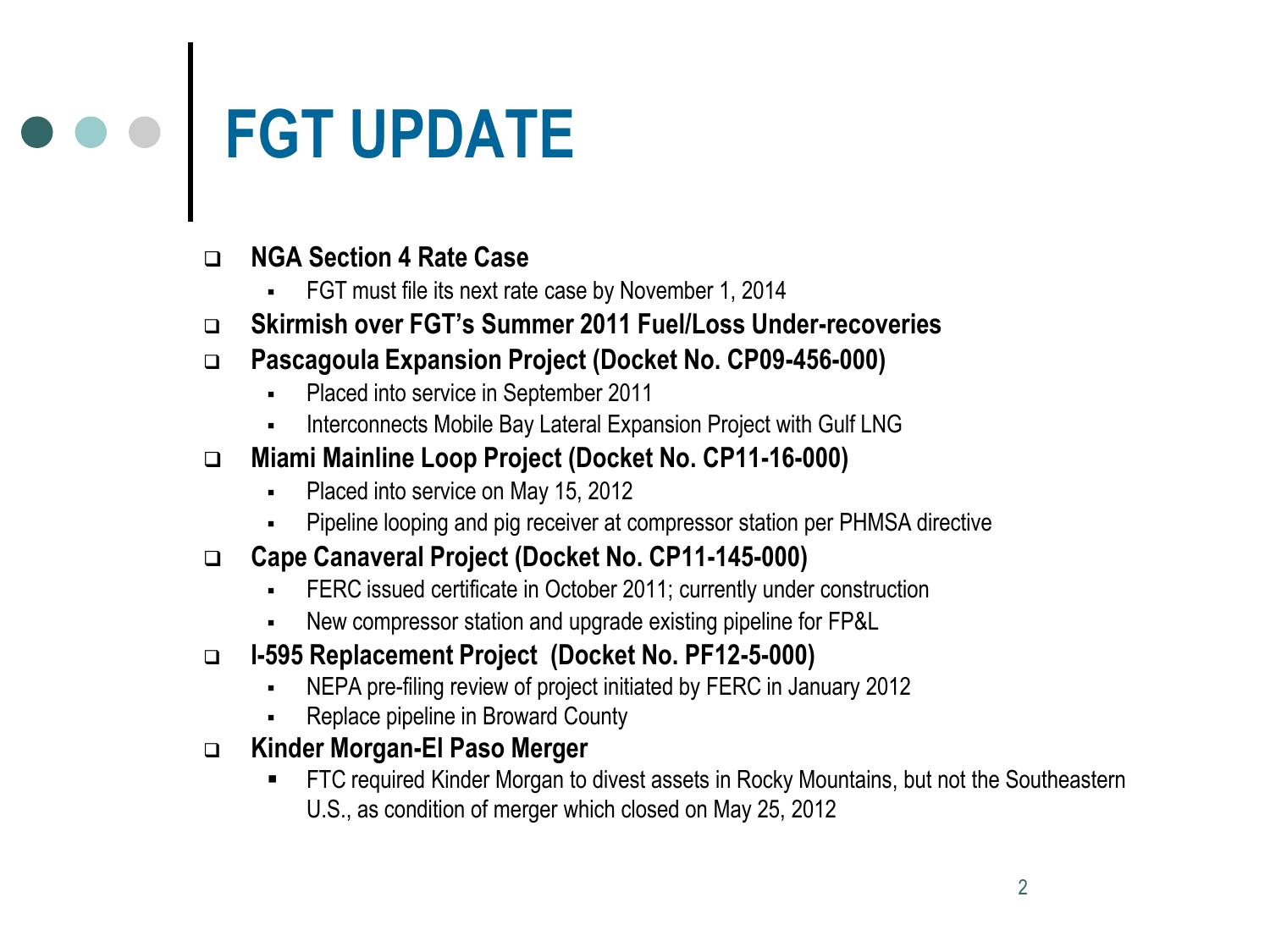### **OTHER NATURAL GAS PIPELINE/ PROJECT DEVELOPMENTS**

#### **Southern Natural NGA Section 4 Rate Case**

- Settlement in last rate case prohibits Southern Natural from filing rate case to be effective before September 1, 2012
- **Southern Natural Spin-off of Offshore Gathering Facilities**
- **Bear Creek Storage NGA Section 5 Case (Docket No. RP12-121-000)**
	- **FERC** initiated investigation into rates in November 2011
	- Staff, Bear Creek Storage and parties recently reached settlement in principle
		- Savings to be flowed through to Southern Natural and Tennessee customers
- **Boardwalk Acquired Petal Gas Storage and Hattiesburg Gas Storage** 
	- **Two storage facilities located near Hattiesburg, MS**
- **Cancellation of Projects Due to Changed Market Dynamics**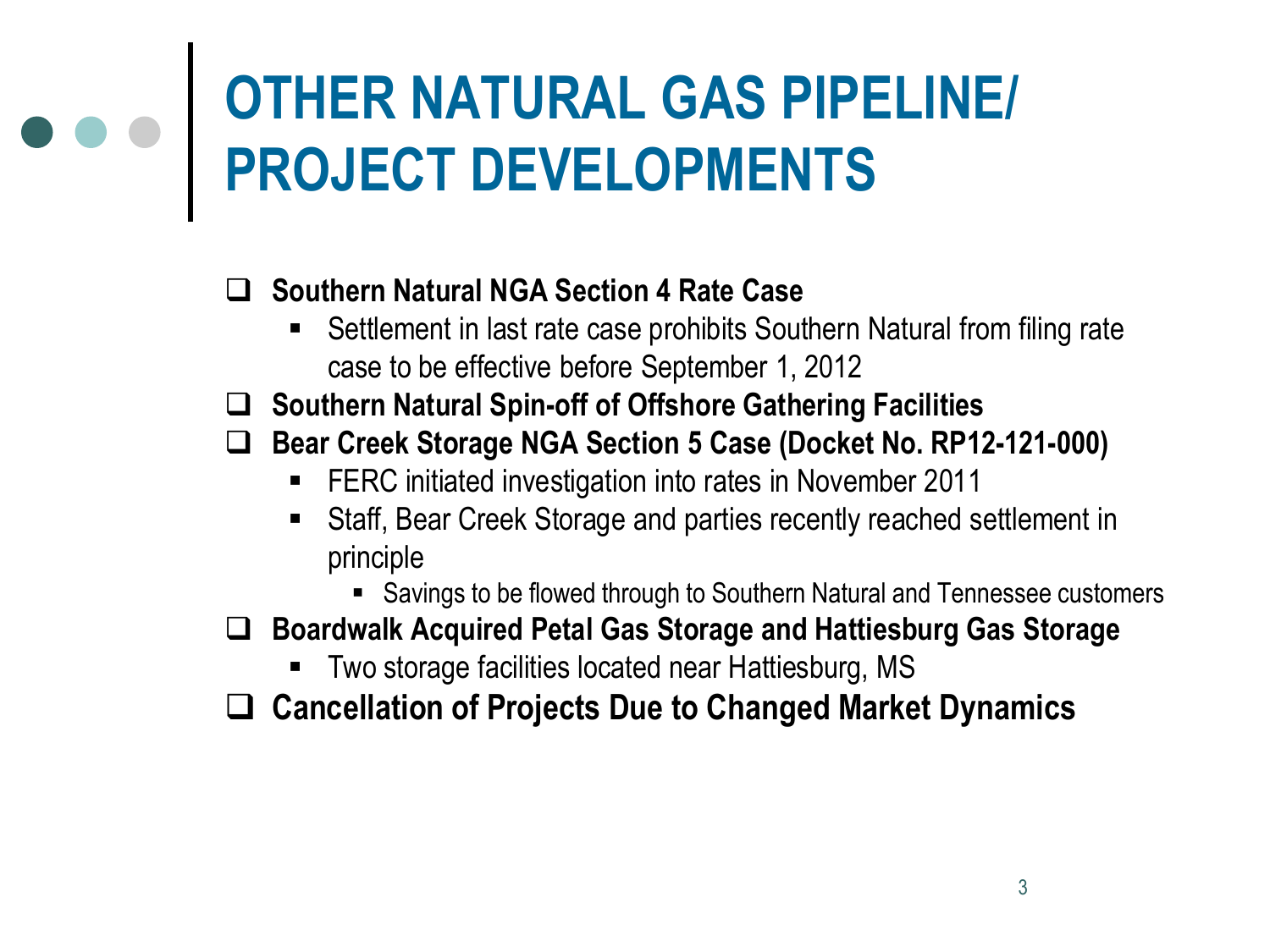## **LNG DEVELOPMENTS**

- **FERC authorization to install liquefaction facilities at existing (and perhaps some new) LNG terminals in order to export domestically produced natural gas as LNG** 
	- Sabine's liquefaction project authorized in April 2012
	- **FIGER 15 FREEPORT LNG AND FIGER 15 FREEPORT FIGER FIGER** PERCIPT FIGER PENDING FIGER
	- Plans for new West Coast export terminals

#### **DOE authorization to export LNG to FTA and non-FTA countries**

- Sabine granted authorization to export LNG to non-FTA countries in May 2011
- DOE expected to act on other pending non-FTA export applications after a study on the impacts of LNG exports is issued in late summer

#### **Utilization of LNG for localized purposes**

- Floridian Natural Gas Storage (Docket No. CP12-100-000)
	- Application to amend certificate to permit its customers to elect storage withdrawals of LNG into customer-supplied trucks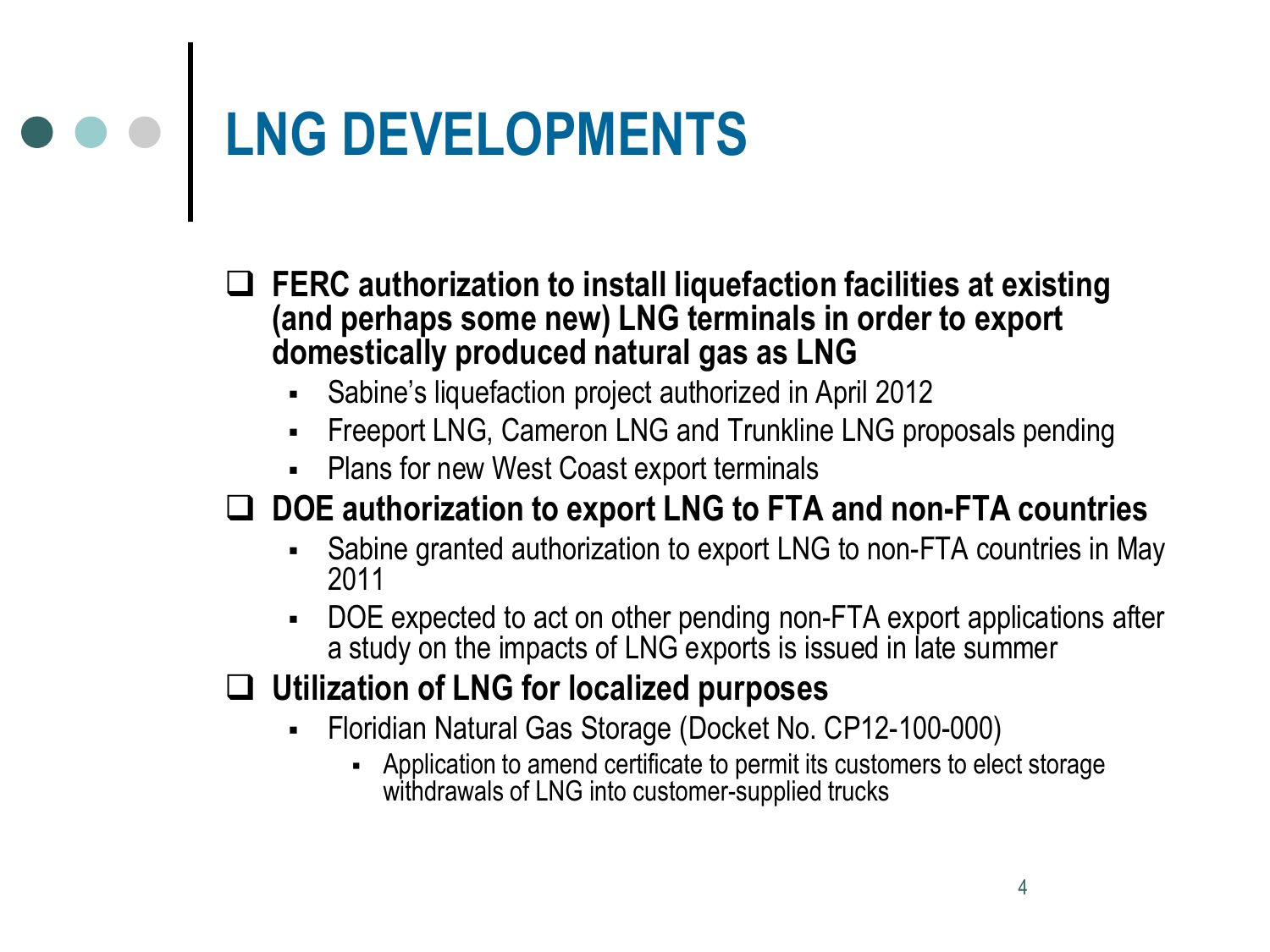## **OTHER NATURAL GAS, NGL AND OIL SUPPLY DEVELOPMENTS**

#### **Alaskan Gas**

■ Conversion to export project?

**Shale**

- Marcellus producers v. Gulf producers compete to supply Southeast U.S.
- **Federal v. state jurisdiction over fracking**
- Natural gas v. NGLs
	- Capital focused on NGLs

#### **Reversed Seaway Pipeline**

- Crude oil transportation from Cushing, OK origin to U.S. Gulf Coast destinations began on May 19, 2012
- **FERC rejected market-based initial rates (Docket No. OR12-4-000)**
- **Keystone XL Pipeline**
	- Application for Presidential Permit denied by President in January 2012
		- **National Interest Determination**
	- New application for Presidential Permit filed with State Department on May 4, 2012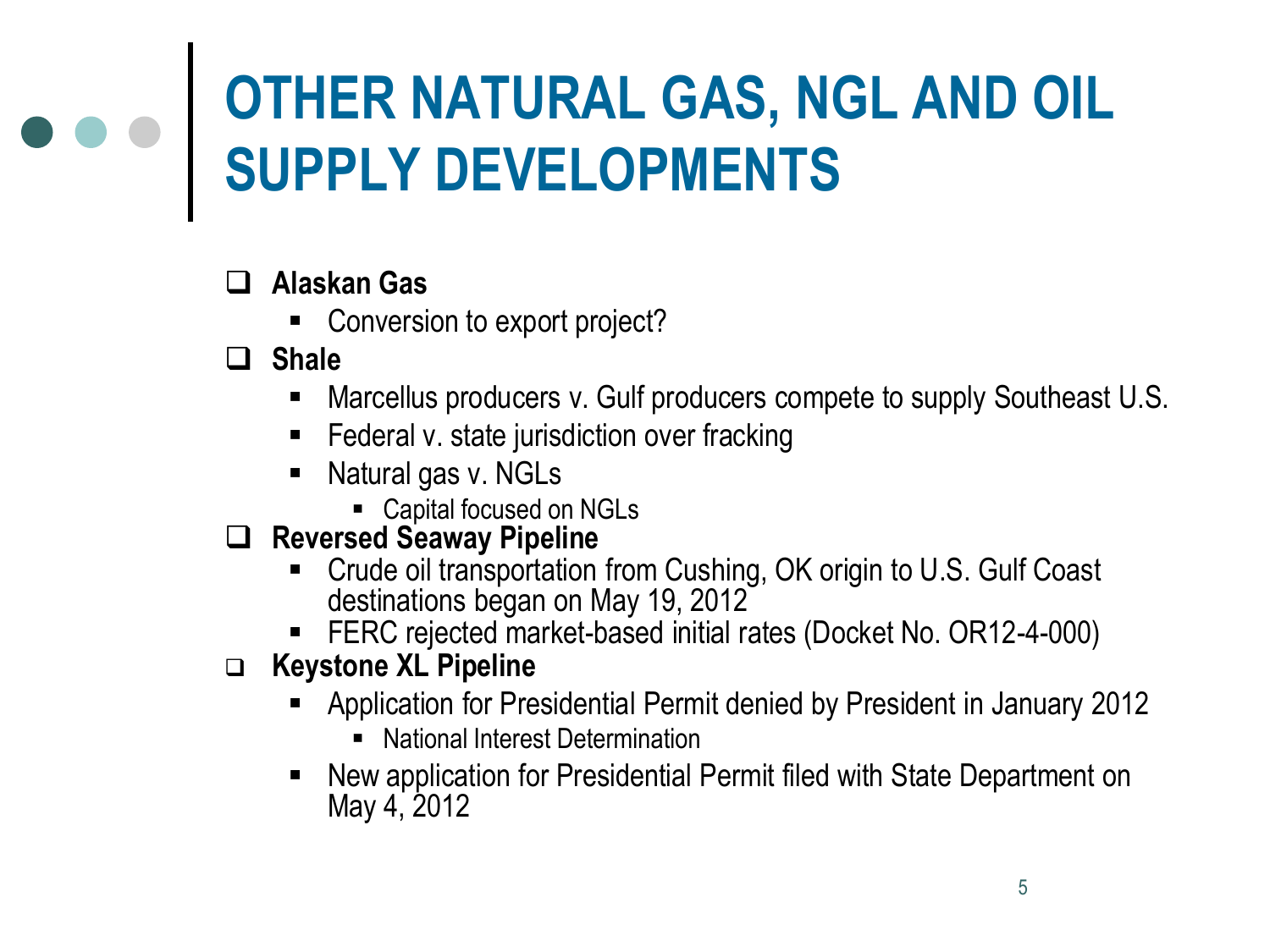## **ELECTRIC REGULATORY DEVELOPMENTS**

#### **Rise of natural gas-fired generation**

- Decline of coal, wind credits expiring
- Low natural gas prices
- **Mergers**
	- Duke and Progress (Docket No. EC11-60-000)
- **Investigations into Outages**
	- Outages and curtailments in Southwest in February 2011
	- **-** Blackout in Southern California in September 2011
	- Efforts aimed at better coordination between natural gas and electric markets

**NERC** 

- Definition of Bulk Electric System
- Audits
- **ISOs/RTOs**
	- Entergy to join MISO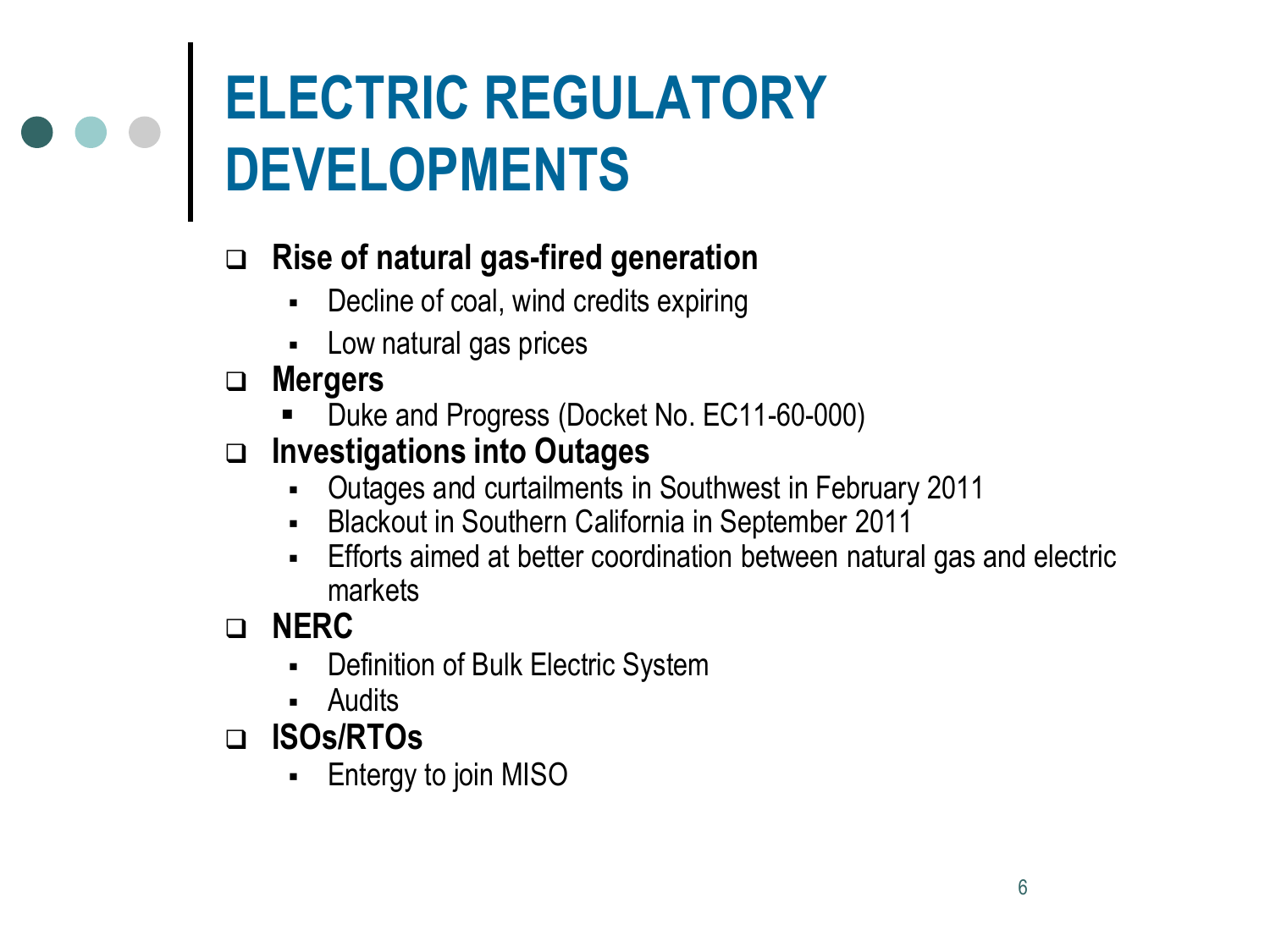## **DODD-FRANK ACT**

#### **CFTC has finalized about half of the rules proposed to implement the Dodd-Frank Act, including:**

- Definitions of "swap dealer" (SD) and "major swap participant" (MSP)
	- Potential impact of *de minimis* exemption from SD definition on a Special Entity's ability to hedge
	- SDs and MSPs are subject to more burdensome requirements, including registration, internal and external business conduct standards, recordkeeping, reporting, capital, and margin requirements
- Position limits
	- **ISDA and SIFMA court challenge pending**
- **Recordkeeping and reporting requirements** 
	- SD/MSP counterparty will generally be responsible for reporting swap transaction data to repository
- Business conduct standards for SDs and MSPs
	- Special duties when dealing with a "Special Entity" such as a city, county or municipality
	- SD that acts as an advisor to a Special Entity must make a reasonable determination that any swap or trading strategy involving a swap recommended by the SD is in the best interests of the Special Entity
	- SD or MSP that offers to enter or enters into a swap with a Special Entity must have a reasonable basis to believe that the Special Entity has an independent representative that meets certain criteria
- Prohibition against market manipulation and anti-disruptive trading practices